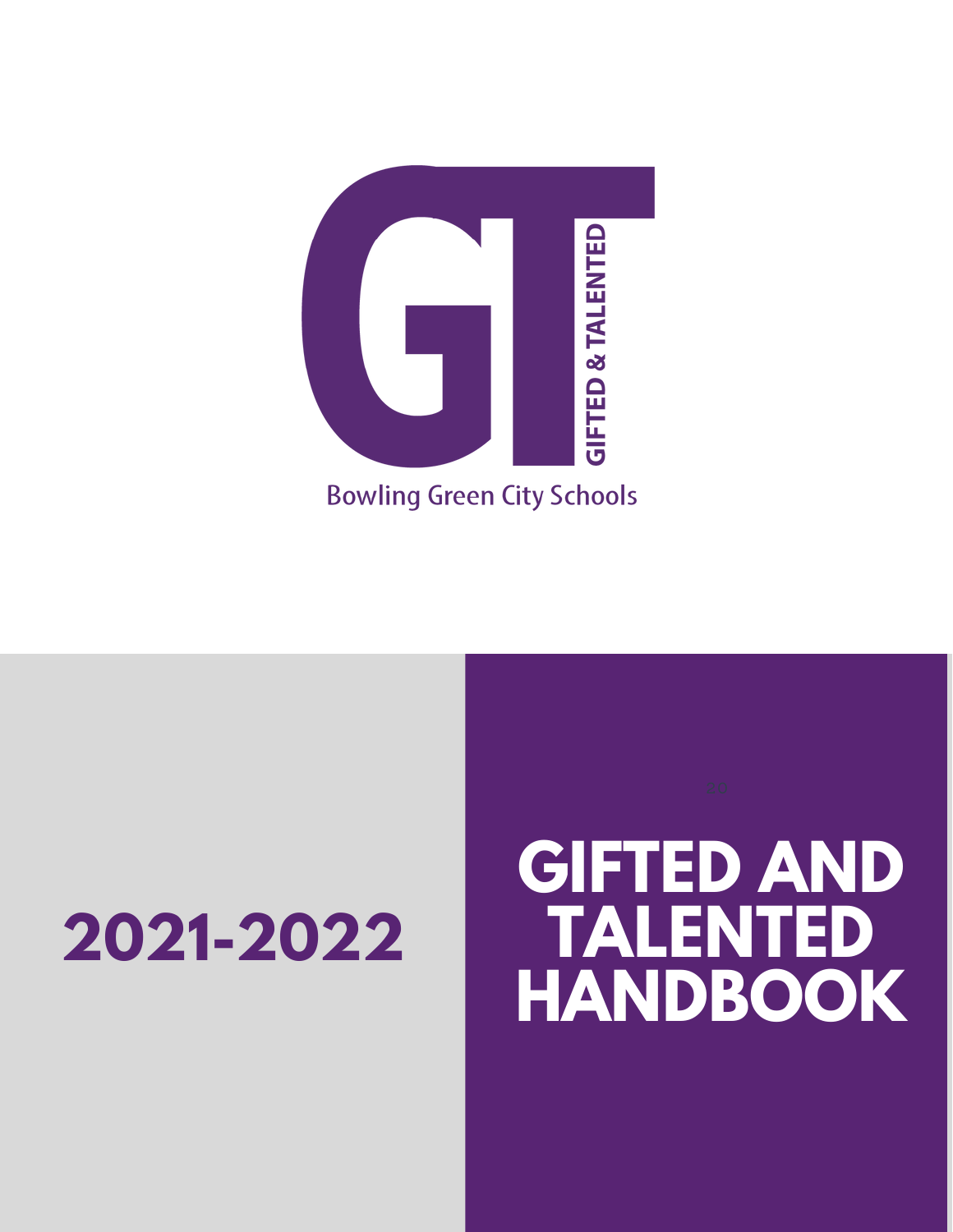### **GIFTED AND TALENTED EDUCATIONAL SERVICES**

The Bowling Green Independent School District's Board of Education is committed to supporting the needs of children who have been identified as possessing the ability to perform at exceptionally high levels. These children are identified and provided services based on criteria outlined in 704 KAR 3:285. The Bowling Green Independent School District has adopted board policies to support the Gifted and Talented Services.

The district also takes into consideration environmental, cultural, and disabling conditions which may mask a child's true abilities that lead to exclusion of otherwise eligible students, such as a student who qualifies as: an exceptional child as defined by KRS 157.200, disadvantaged, or underachieving.

Each school in the district has a Gifted and Talented Educational Services Contact who facilitates service delivery for identified students. The school contact acts as a resource for the faculty by providing specific instructional assistance for the teachers and providing information on special projects and activities for gifted and talented students. The district has one resource teacher who provides consultation and collaborative services to teachers and direct services to students.



704 KAR [3:285](https://apps.legislature.ky.gov/law/kar/704/003/285.pdf) Board [Policy](https://drive.google.com/open?id=1-7eCMBHbspgkjZqB5Fx2UcXp5s_hB4H0) GT [Website](https://apps.legislature.ky.gov/law/kar/704/003/285.pdf)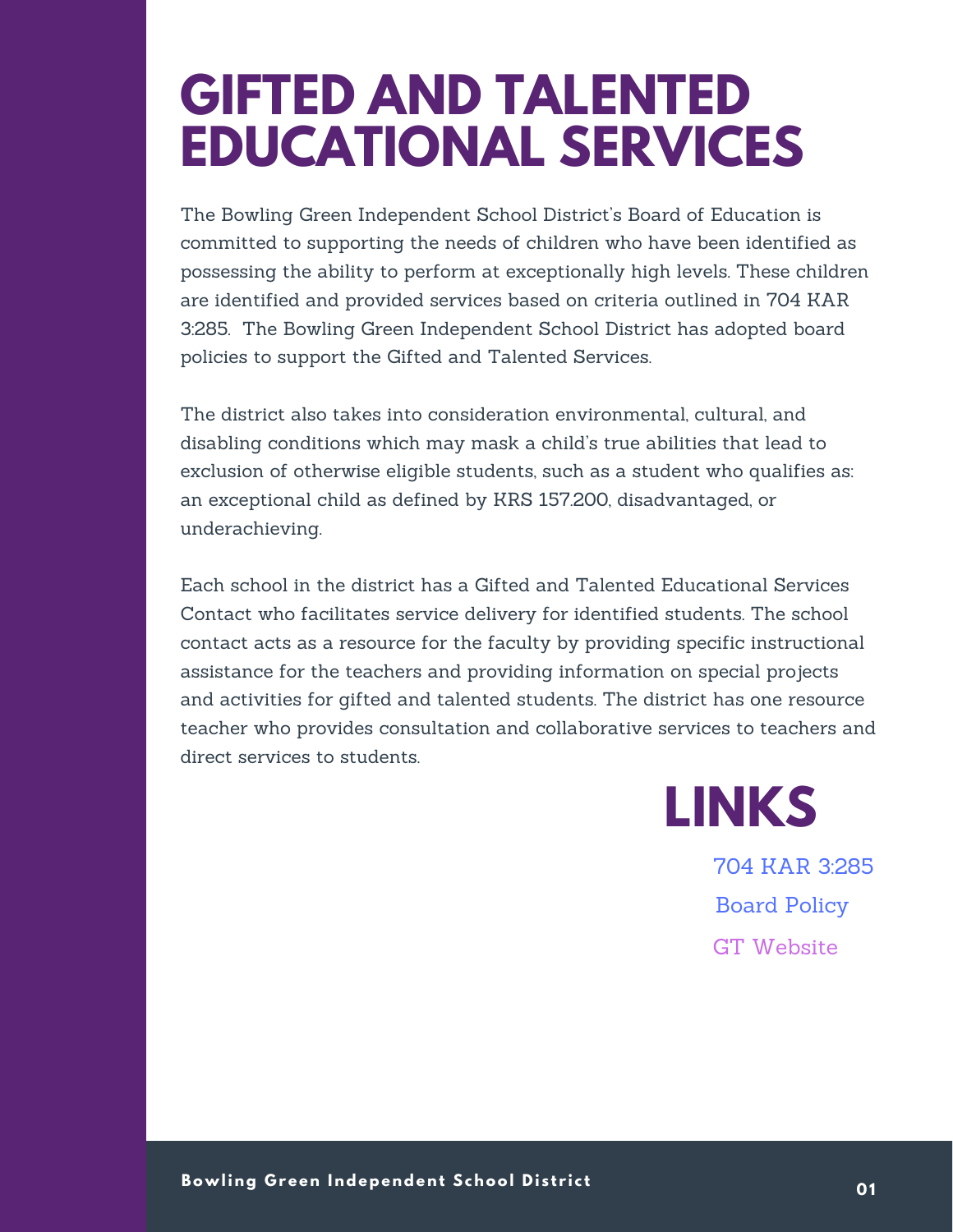### **PRIMARY TALENT POOL**

The Primary Talent Pool (PTP) is a group of students who possess demonstrated or potential ability to perform at exceptionally high levels in the primary years. Kentucky law mandates that students in K-3 who exhibit this potential and behaviors are informally selected for the PTP.

The PTP can include up to 25% of the primary student population between five categories of gifted potential. It is not a formal program, but rather a way for classroom teachers to highlight and nurture high potential students within the primary program in grades K-3.

These students may be referred to as high-potential learners. The purpose of selecting students to participate in a Primary Talent Pool is to provide early enrichment for those students whose talents must be nurtured in order for those talents to fully develop. *These students are not automatically identified as gifted once they reach the fourth grade. They must be formally identified by meeting explicit criteria.*

Through collaborative means, each school will work with the district Gifted and Talented Committee to organize service delivery options to match specific students' needs with services available at each school.

PTP students shall receive multiple delivery service options in grades K-3 which meet their unique needs, abilities, and interests. Regular classrooms will focus on appropriate instructional differentiation strategies to provide challenge and curriculum extension and enrichment. Students may receive services through the Gifted Resource and Primary Talent Pool Teacher. Students with strength areas in creativity, leadership, or the visual and performing arts may need opportunities outside the regular classroom to nurture and develop their talents.

> The purpose of selecting students to participate in a Primary Talent Pool is to maximize the demonstrated potential by providing early enrichment.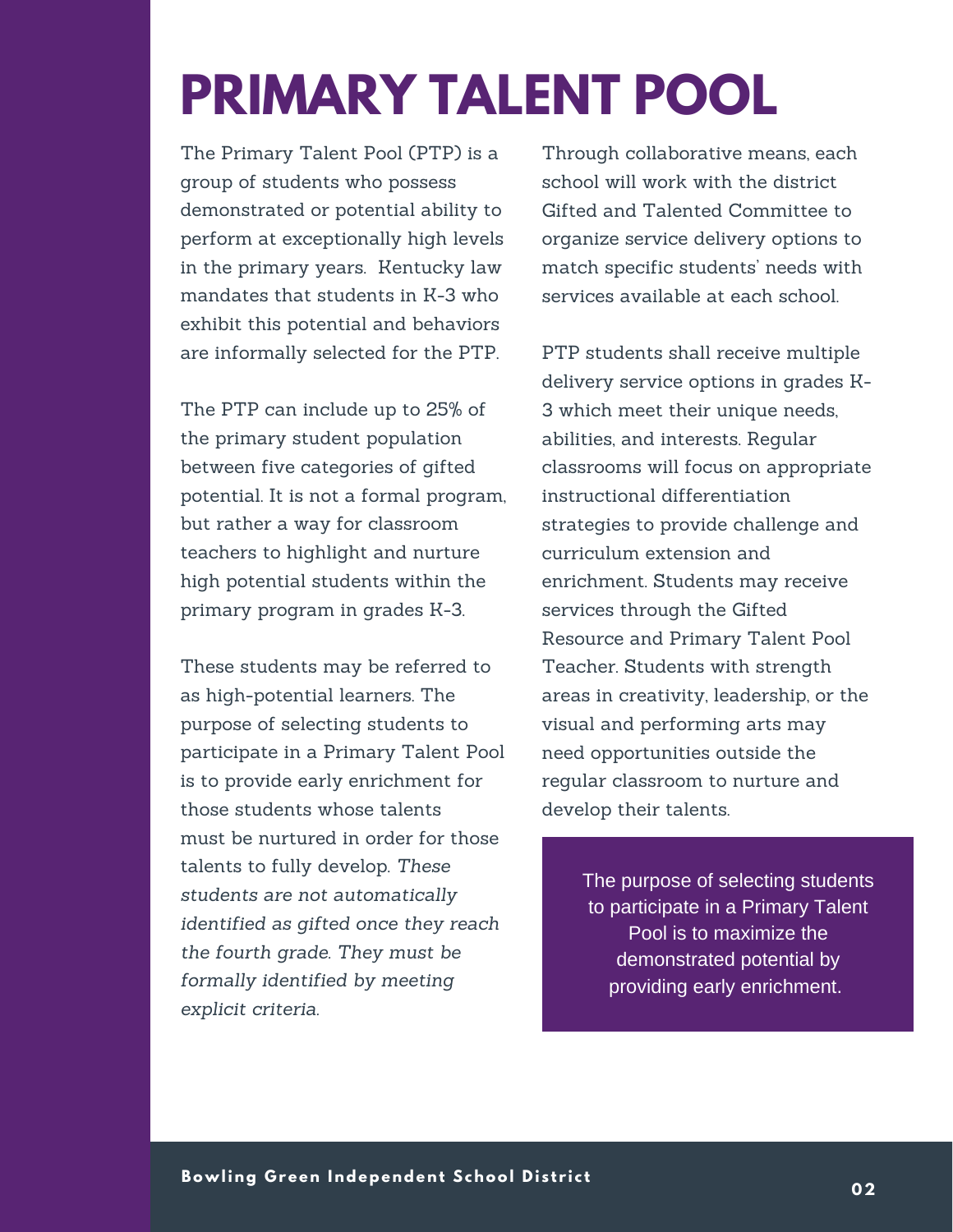## **PRIMARY TALENT POOL K-3**

*Students in K-3 must have at least three items of evidence to be considered for the Primary Talent Pool.*

#### **IDENTIFICATION**

The district will complete a data gathering process annually to identify the students demonstrating characteristics of gifted learners. Each spring, a Cognitive Abilities Test (CogAT) Screener is administered to all K-2 students. Both local and national norms are used in the analysis of the results.

Additionally, teachers receive training in the identification of the characteristics of high potential learners and how to make referrals based on classroom formal and informal measures.

The Gifted and Talented Committee at each school will assist in the identification process. In order for a student to be eligible to participate in the Primary Talent Pool, they must have at least three of the following evidence items to be identified for PTP services:

- A collection of evidence (e.g., primary portfolios) demonstrating student performance
- Inventory checklists of behaviors specific to gifted categories
- Diagnostic data
- Continuous progress data
- Anecdotal records
- Available formal test data
- Primary review committee recommendation
- Other valid and reliable documentation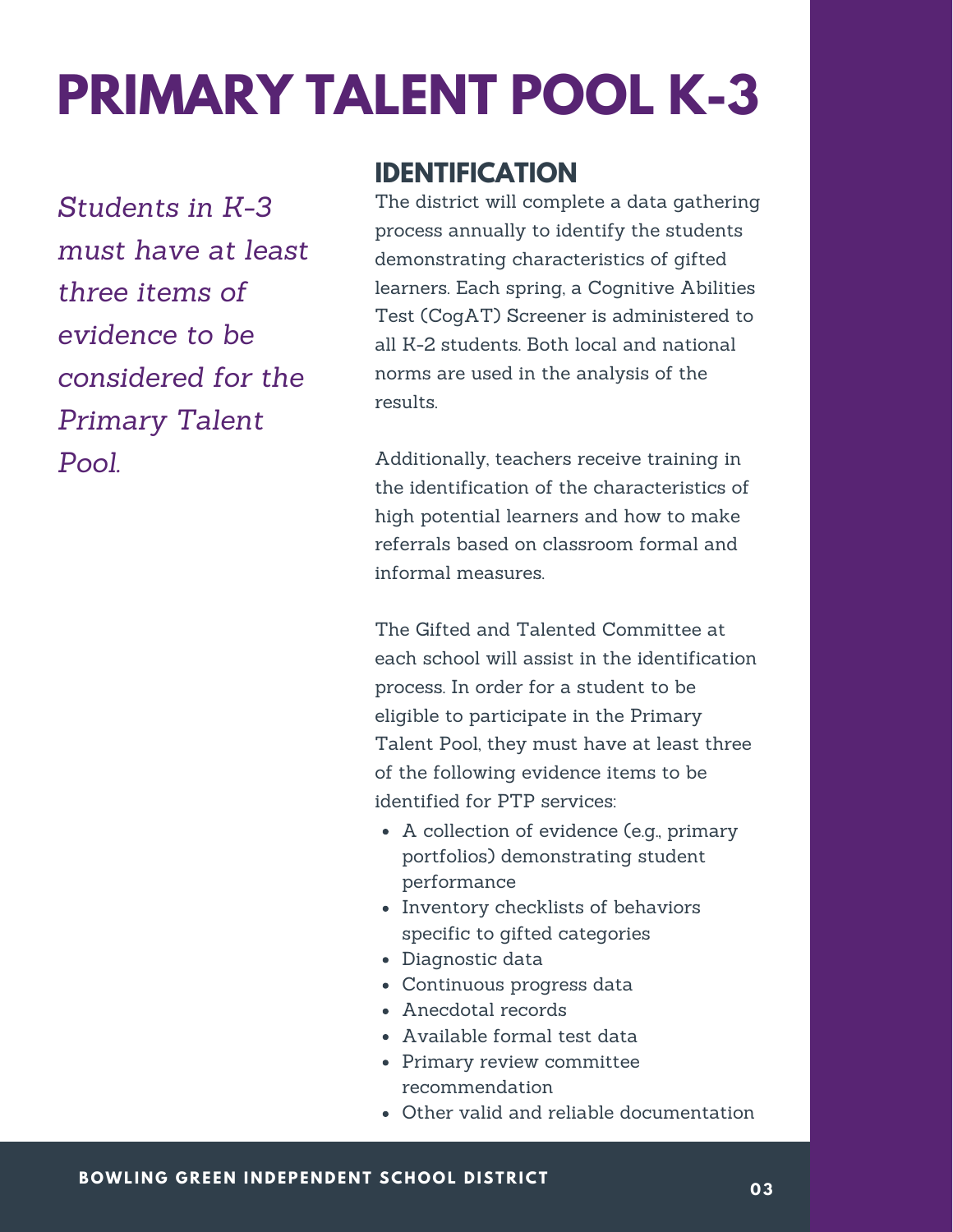### **PRIMARY TALENT POOL**

*Screening and Steps for Inclusion for PTP*

1. All students in grades K-2 are screened annually in the spring with the Cognitive Abilities Test (CogAT) Screener and they may be included based on these scores. Local and national norms will be considered.

2. Referrals for PTP can be made by parents, teachers, other staff members, or students themselves at any time throughout the year.

3. Once a referral is made, the district personnel will collect the required evidence. A student must have at least three (3) valid and acceptable measures per area of strength to identify behaviors which indicate a need and eligibility for service options. Special Considerations will be granted when deemed necessary and appropriate based on individual circumstances. A checklist inventories of behaviors specific to underachieving or disadvantaged gifted learners will be considered when deemed necessary and appropriate based on individual circumstances.

4. Each School Gifted and Talented Committee (SGTC) will meet to analyze all data and evidence to make the final Primary Talent Pool selection and decision on how services will be delivered. Members include primary teachers, gifted personnel, counselors, administrators, and other personnel familiar with the child.

**25%**

The PTP could include the top 5% in each of five areas (general intellectual ability, specific academic aptitude, leadership, creativity, and visual and performing arts) for a total 25% of the primary population.

include a combination of the following: student work, progress data, anecdotal observations, behavior checklists, questionnaires, surveys, recommendations, performances, portfolios, and diagnostic data. Examples of Informal evidence should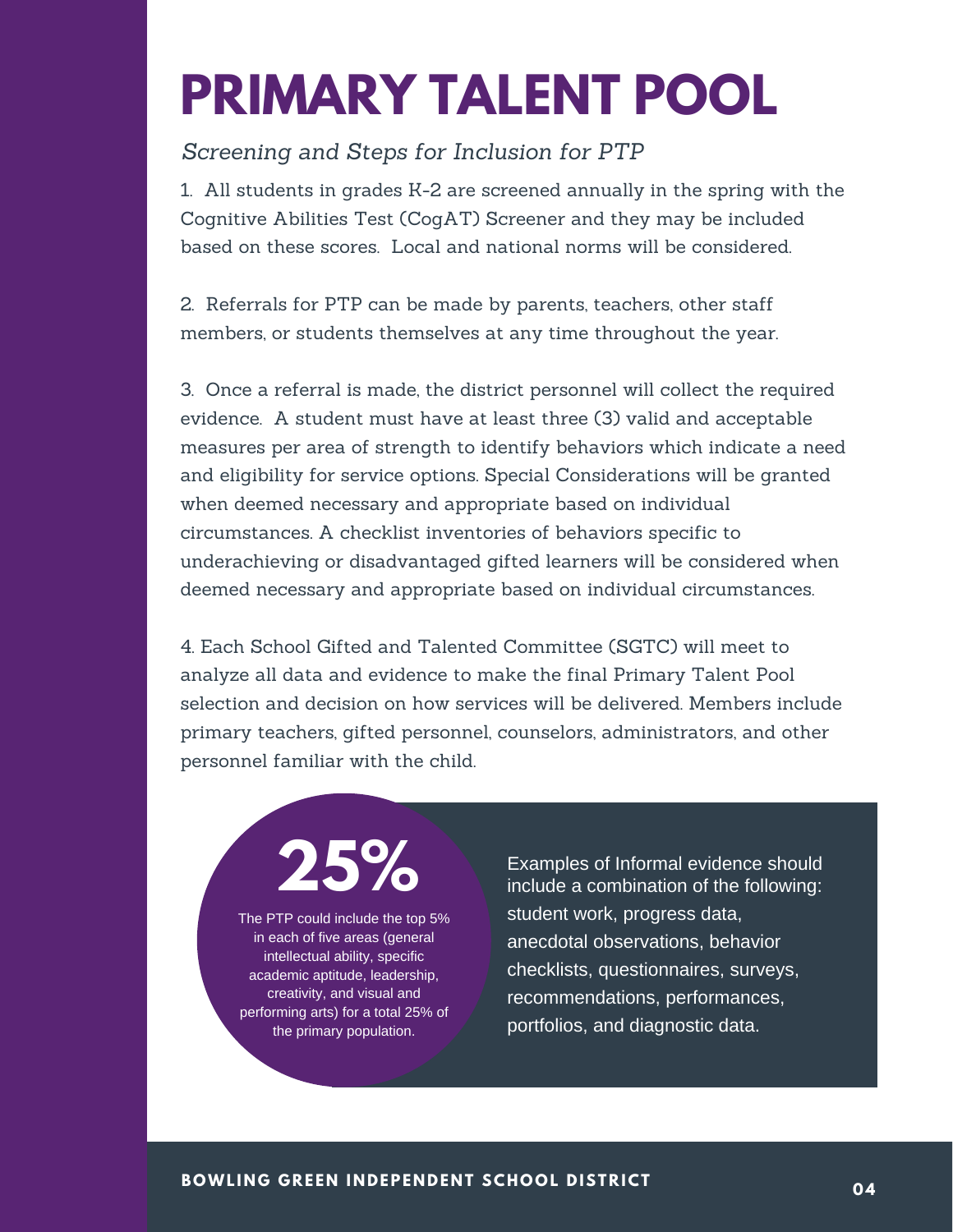### **GIFTED AND TALENTED GRADES 4-12**

The district formally identifies students in grades four through twelve (4-12) to participate in Gifted and Talented services. These students are identified and provided services based on criteria outlined in 704 KAR 3:285. The purpose of the Gifted and Talented program is to provide learning opportunities that meet the cognitive and social-emotional needs of students who are identified.



### **IDENTIFICATION**

In the spring of each year, the district will identify third grade students who are eligible for formal identification in the Gifted and Talented Program beginning in 4th grade.

Students must qualify based on both qualitative and quantitative evidence. The district will administer the quantitative assessments to all 3rd grade students each spring using the full battery of the Cognitive Abilities Test (CogAT), and the IOWA Achievement Test. The district uses both local and national norms to formally identify students. .

Any student who did not participate in the screening as a third grader, or any student new to the district in Grades 4-12 may be referred by self, parent, or teacher to be assessed.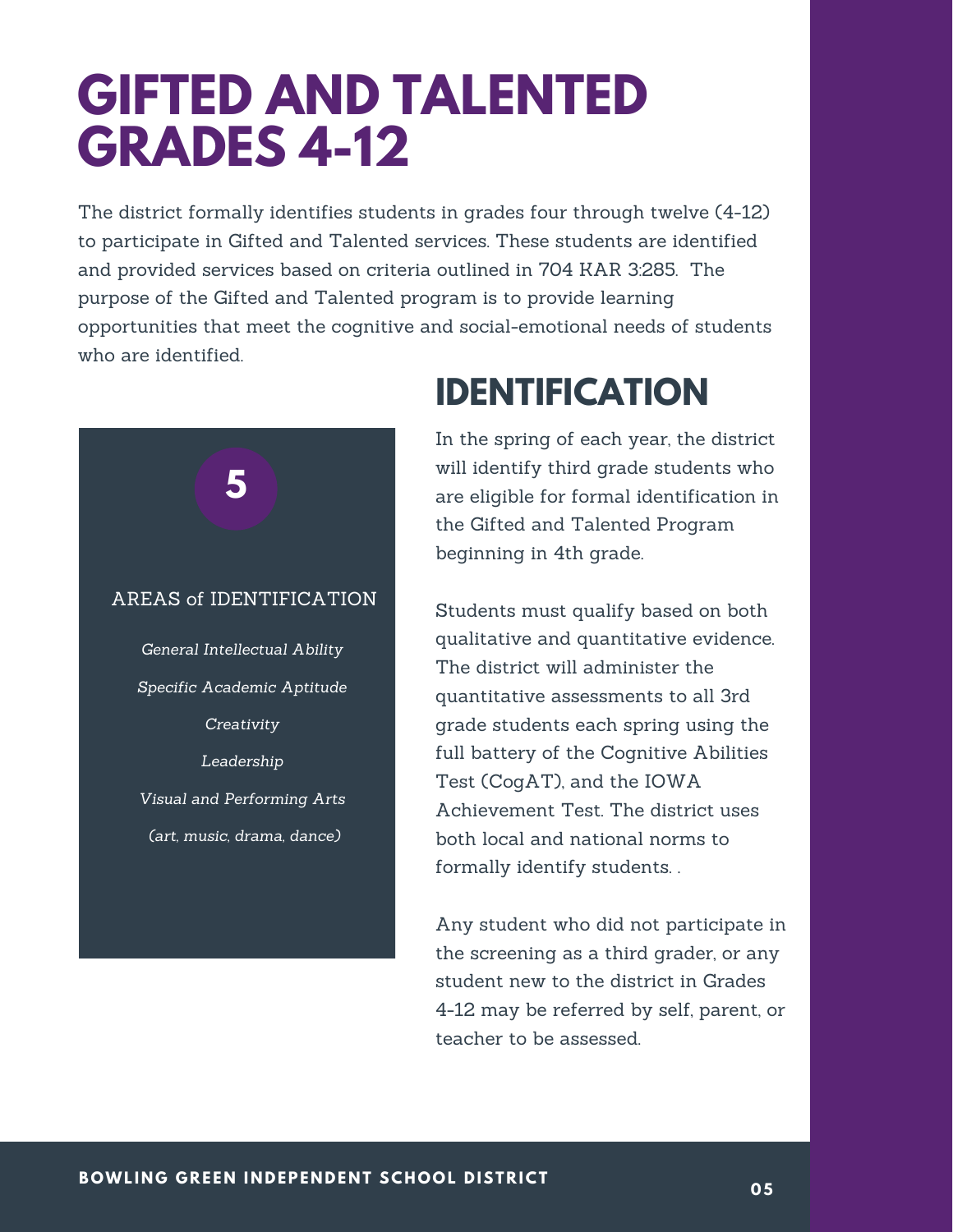### **GIFTED AND TALENTED 4-12**

#### *Quantitative and Qualitative Measures for Identification*

Students must have at least three measures to qualify in any of the following areas for Gifted and Talented in grades 4-12.

#### **General Intellectual Ability**

Composite score in the 9th stanine on the CogAT full battery plus two additional qualitative measures.

#### **Specific Academic Aptitude**

• Scoring in the 9th stanine on one subtest of the IOWA assessment (language arts, math, science and/or social studies), plus two additional qualitative measures.

#### **Creativity**

Demonstration of creativity through the Williams Assessment, plus two qualitative measures such as a creative work samples.

#### **Leadership**

Demonstration of a student's leadership roles in class, student organization and the community, a Leadership resume with an interview to showcase leadership evidence, and a qualifying score from the ROETS Rating Scale for Leadership.

#### **Visual and Performing Arts**

Determined through evidence of performance which may include auditions, awards, portfolios, letters of recommendation, or product or portfolio assessment by specialists or professional artists; three qualitative measures are needed.

### *Finally, spread the good word about* **EXAMPLES OF QUALITATIVE MEASURES**

*but with other employees! Provide the* A collection of student work as evidence of student performance

- Inventory checklist of behaviors specific to gifted students (A checklist inventories of *communication channels like the* behaviors specific to underachieving or disadvantaged gifted learners will be used in when appropriate.)
- *boost the morale of all working on the* Continuous progress data demonstrating results in the ninth stanine (norm reference of 96% and above)
- Anecdotal records
- Student awards or critiques of performance or products specific to gifted categories
- Student work samples that demonstrate the performance of a high potential student
- Other valid and reliable documentation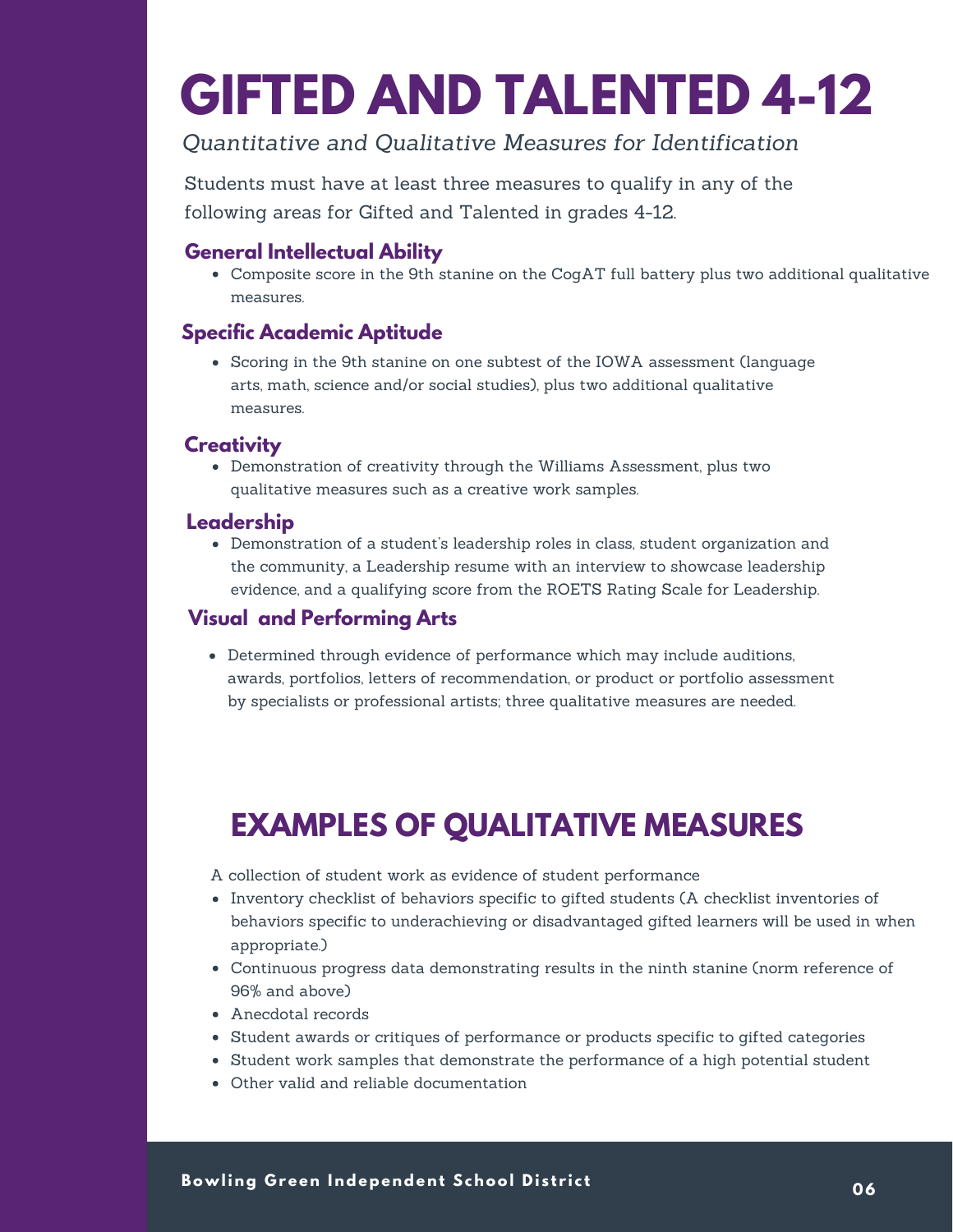## **SERVICE DELIVERY OPTIONS**



- Acceleration Options (e.g, early entry into early Kindergarten, subject content from higher grade, or grade skipping)
- Differentiated study experiences for individuals and cluster groups in the regular classroom
- Optional enrichment services (outside of the school day)
- Resource services in pull-out program (during the school day)
- Leadership Activities
- Visual and Performing Arts Enrichment and Supports



- Advanced Placement and honors courses
- Differentiated study experiences for individuals
- Summer PE Option (beginning summer 2020)
- Optional enrichment services (outside of the school day)
- Leadership Activities
- Visual and Performing Arts Opportunities and Supports for advanced coursework and enrichment outside of the school day

### **CURRICULUM**

*This early, plan how you will* high level of attainment of the learning goals established in KRS *manage changes to the project* 158.6451 and to assist students identified as gifted and talented to *scope, budget, or schedule with a change management plan. This* further develop their individual interests, needs, and abilities. The district will develop curricula based on the standards set by the National Association for Gifted Children and to meet the goals established in KRS 158.6451 for the Gifted Resource program. Each school will differentiate, supplement, or modify curricula to facilitate a